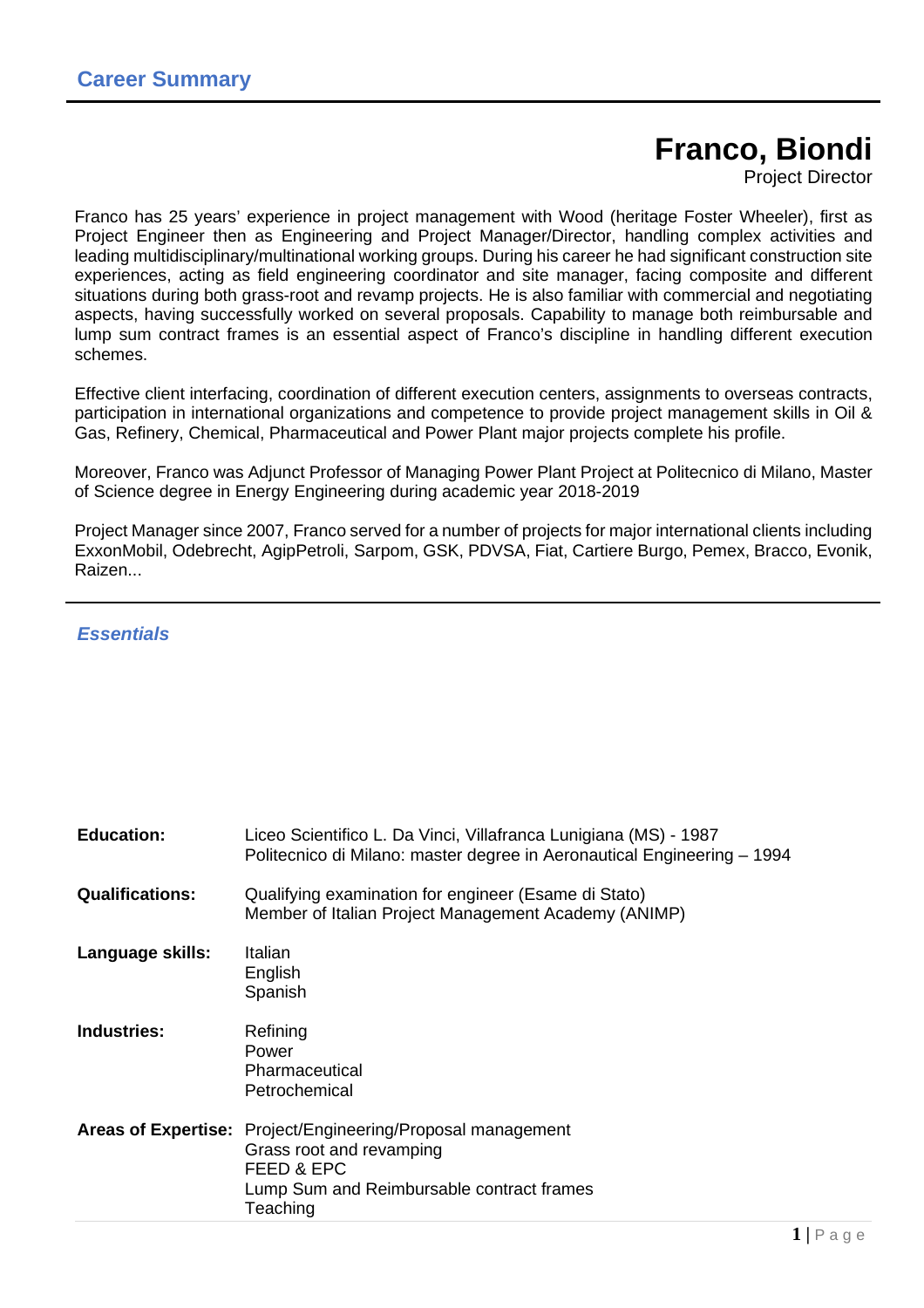# **Post graduate education, teaching and publications**

#### **Post Graduate Education:**

- 1. Business Training curse (ISVOR Fiat) class and factory, 45 days 1996
- 2. Introduction Technical course, (FWI) class, 20 days 1998
- 3. Financial Training course (SDA Bocconi) class, 5 days 2005
- 4. Performance Improvement (SDA Bocconi) class, 5 days 2007
- 5. Conflict Management (SDA Bocconi) class, 5 days 2008
- 6. Project Management (IPMA) class, 3 days 2009
- 7. Influencing and Negotiation (Ambrosetti) class, 3 days 2010
- 8. Public Speaking (Ambrosetti) class, 5 days 2011
- 9. Project delivery Excellence (Wood Project Management Academy) webinar, 10 days - 2022

## **Teaching:**

- 1. Politecnico di Milano, dipartimento di Energia Master of Science degree in Energy Engineering, Adjunct Professor, course Managing Power Plant Projects 2018-2019
- 2. Company tutor for graduate thesis:
	- 2.1. Realizzazione di un deposito di GPL a pressione presso la raffineria di Sannazzaro in accordo alle nuove norme: tesi di laurea specialistica (Belloni, Cattanaeo, Ceriotti) – Relatore R. Wegner – Politecnico di Milano 1999-2000
	- 2.2. Indici di produttività nelle fasi di progettazione e approvvigionamento di impianti complessi: il caso Foster Wheeler Italiana: tesi di laurea specialistica (Malara, Rinaldi) – Relatore F. Caron – Politecnico di Milano 2008-2009
- 3. Company teacher for:
	- 3.1. Addressing new engineers, class, 12 participants 2009
	- 3.2. Addressing new engineers, class, 9 participants 2012
	- 3.3. Project Execution course, class, 16 participants 2014

## **Publications:**

- 1. Modularization Driven Approach: Rethinking the Project Organization, Impiantistica Italiana, Year XXVII - #4 July - August 2014, pp. 51-57
- 2. Cogenerazione non Convenzionale (Unconventional Cogeneration Plant), Progetto&Pubblico, #36, May 2008, pp. 36-39
- 3. PA12 Capacity Expansion Project, an Execution Based on Solid and Resilient Teamworking, Impiantistica Italiana, Year XXXII - #1 January - February 2021, pp 40-43

# **Professional Experience with Wood**

#### **Project Director**

## **Raizen, PQ2024 Project, Buenos Aires, Argentina (March 2021 - Present)**

Responsible for the delivery of EPF contract for design, procurement and fabrication of modules for three process units (Hydrogen Manufacturing Unit, Sour Water Stripper and Gasoil Hydrotreater) aimed to improve the quality of fuels at Raizen BA Refinery and reduce the content of sulphur (EPF phase)

## **Project Director**

## **Evonik, New PA12 Production Facility, Marl, Germany (2019 – February 2021)**

Responsible for the delivery of EPCm contract for a New multiunit facility for the realization of a Polyamide 12 plant, including precursors and related infrastructures, at the Evonik existing site (EPC phase)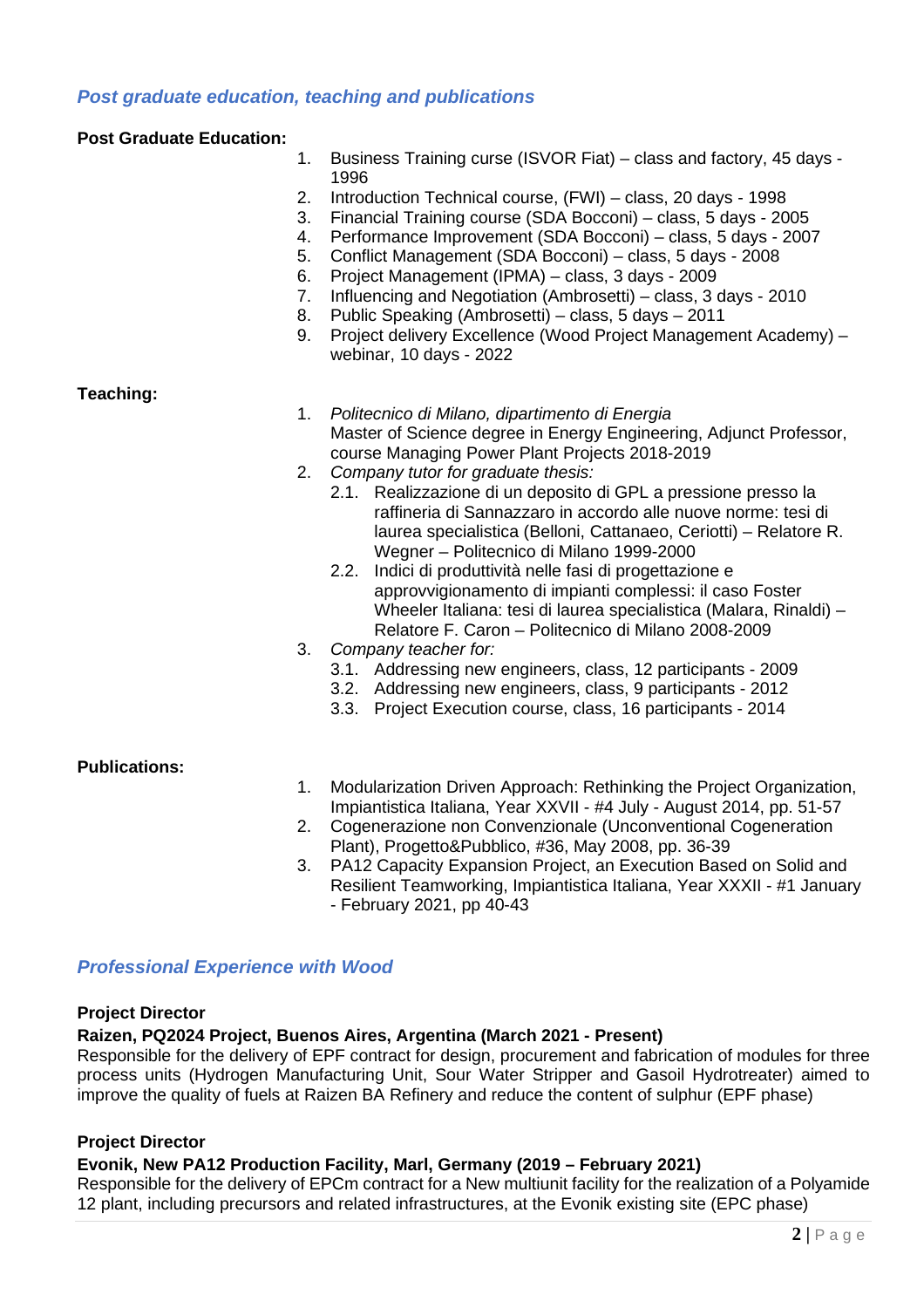## **Project Manager**

## **GSK, Marburg New Recombinant Proteins Facility, Germany (2017 - 2018)**

Responsible for the completion of basic design project activities and for the following EPCmC contract, for a new bulk facility dedicated to produce recombinant proteins used in meningitis vaccines manufacturing (FEED and EPC phase)

#### **Project Manager**

## **SPIN - Bracco, Torviscosa Contrast Media Plant Expansion, Italy, (2016)**

Responsible for the scope definition and phasing of early engineering sequences (FEED phase)

## **Project Manager**

## **ExxonMobil, Ruehlermoor Redevelopment Project, Germany, (2016)**

Responsible for the delivery of project activities for upstream oil facility consisting of Cogeneration Plant, Water Treatment Unit, Gas Treatment Unit, Wells hook up and Water Injection Unit (FEED and Early Procurement phase)

## **Project Manager**

## **Odebrecht, Salamanca Refinery Residual Conversion Project, Mexico, (2015 - 2016)**

Responsible for the delivery of project activities for DCU and Coke Handling units developed by a multicentre integrated team based on Milano, Chennai and Monterrey (Early Detailed Engineering and OBE phase)

## **Project Manager**

## **Pemex, Salina Cruz Refinery Ultra - low Sulphur Diesel Production, Mexico, (2014 - 2015)**

Relocated in Madrid, responsible for the delivery of project activities for HPU, SRU and SWS units developed by Wood (heritage Foster Wheeler) Thailand and France (Early Detailed Engineering and OBE phase)

## **Proposal Project Director**

**ExxonMobil, Rotterdam Refinery Hydrocracker Expansion Project, Holland, (2014)**  Relocated in Paris, responsible for the proposal activities (FEED + EPC)

#### **Project Manager**

## **Former FWI and Directorate Engineering Manager, PDVSA, El Palito Refinery Major Expansion Project, Venezuela, (2009 - 2014)**

Management of project activities (Bridging and EPC phase), Coordination of technical project activities performed by international Consortium FWI - TOYO - Y&V (FEED phase), Responsible for coordination of FWI engineering activities (FEED phase)

#### **Project Manager**

#### **PDVSA, Refinery of Batalla de Santa Inés RBSI Project, Venezuela, (2011 - 2012)**  Responsible for the delivery of FEED for NHDT / CCR units, Flare and Utilities

#### **Project Manager**

#### **SARPOM, Refinery of Trecate AP2 Optimization Project, Italy, (2008)**

Responsible for the delivery of FEED for revamping of existing Atmospheric Pipestill unit